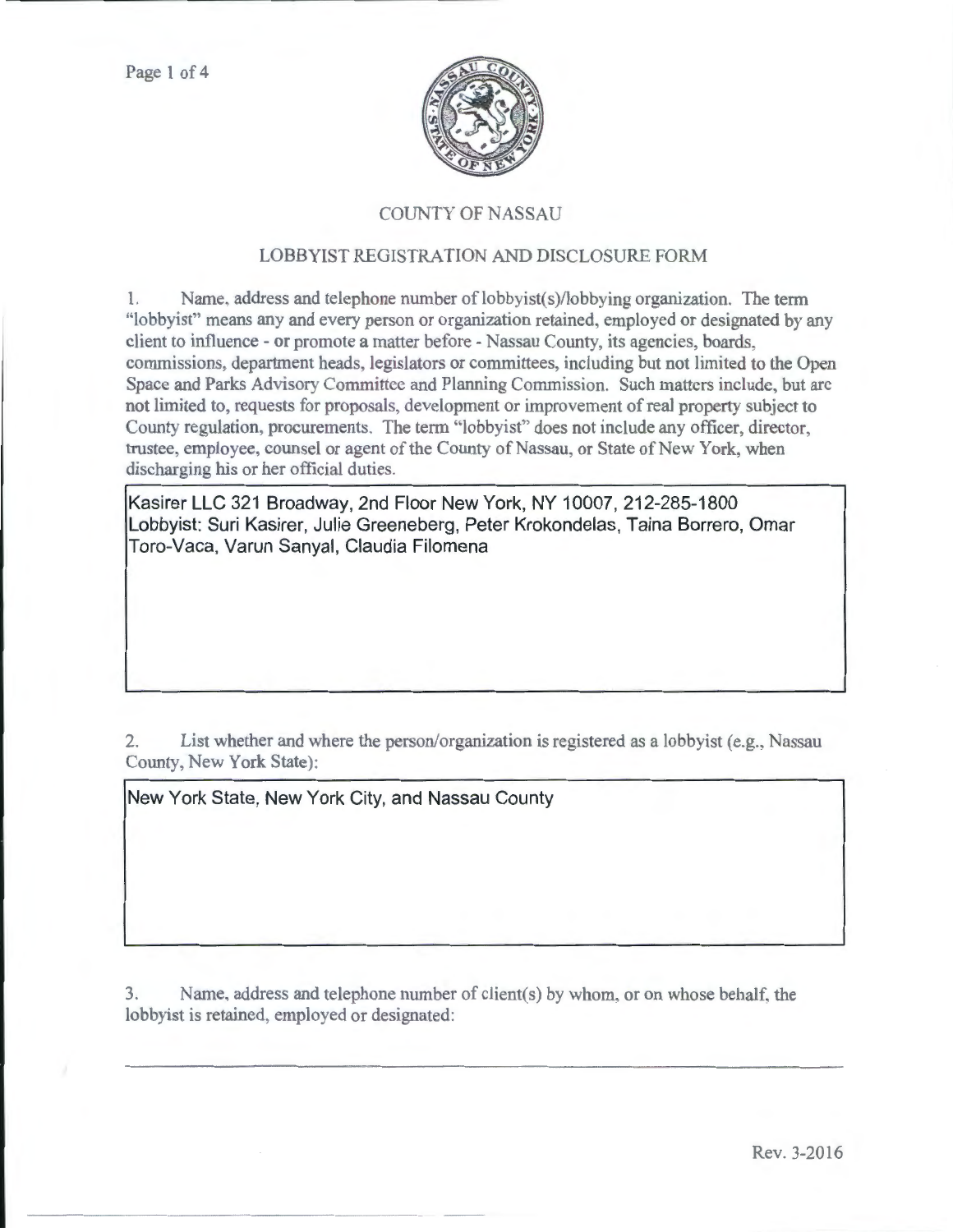1. Macerich Management Company 11311 North Tatum Blvd Phoenix, AZ 85028

2. Green Acres Adjacent LLC 401 Wilshire Blvd, Suite 700 Los Angeles, CA 90401

3. Valley Stream Green Acres LLC 401 Wilshire Blvd, Suite 700 Los Angeles, CA 90401

4. Describe lobbying activity conducted, or to be conducted, in Nassau County, and identify client(s) for each activity listed. See page 4 for a complete description of lobbying activities.

Real Estate Issues on behalf of Macerich Management Company, Green Acres Adjacent LLC, and Valley Stream Green Acres LLC.

5. The name of persons, organizations or governmental entities before whom the lobbyist expects to lobby:

Town of Hempstead IDA, Town Of Hempstead County Executive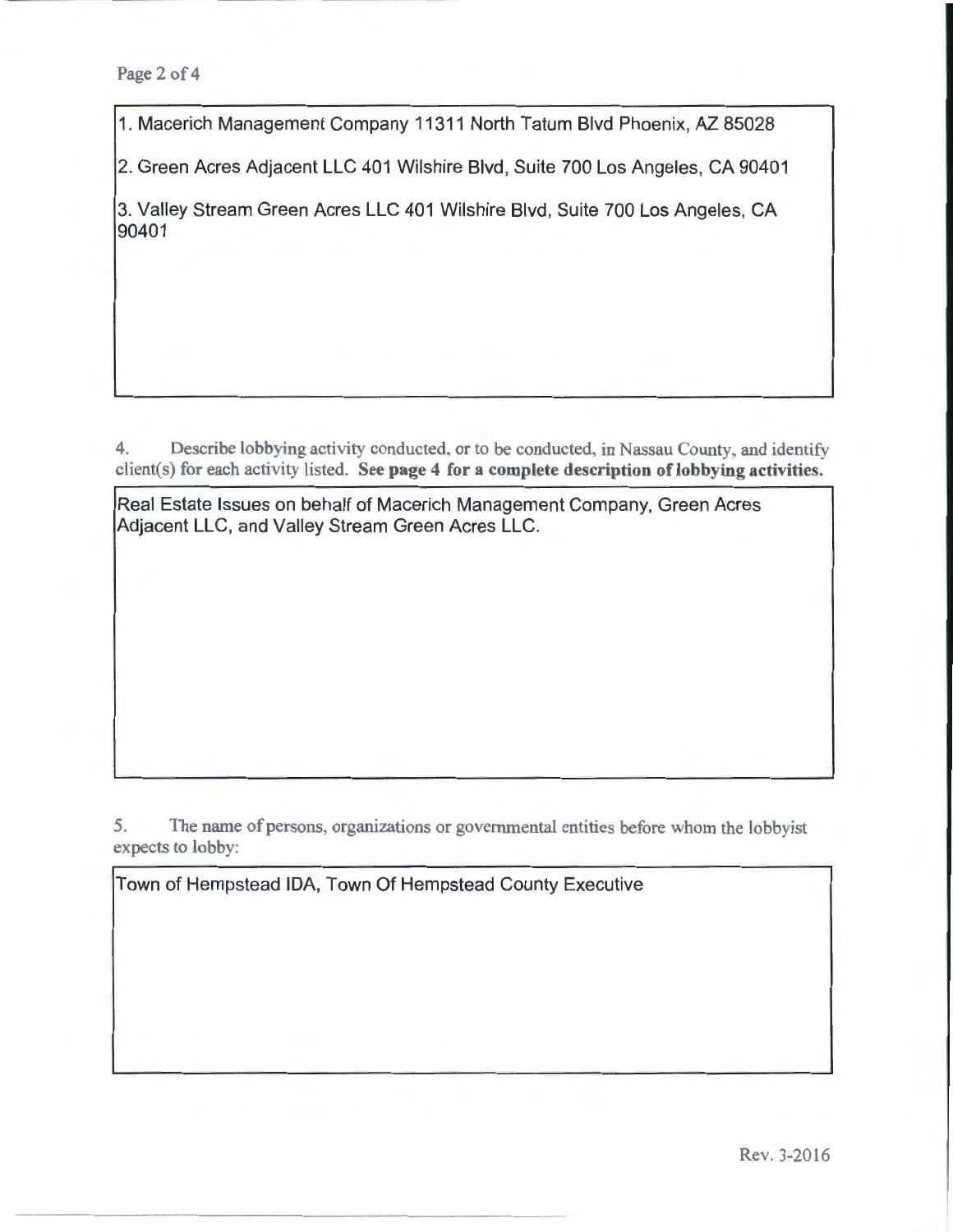### Page 3 of 4

6. If such lobbyist is retained or employed pursuant to a written agreement of retainer or employment, you must attach a copy of such document; and if agreement of retainer or employment is oral, attach a written statement of the substance thereof. If the written agreement of retainer or employment does not contain a signed authorization from the client by whom you have been authorized to lobby. separately attach such a written authorization from the client.

7. Within the previous year, has the lobbyist/lobbying organization or any of its corporate officers provided campaign contributions pursuant to the New York State Election Law to the campaign committees of any of the following Nassau County elected officials or to the campaign committees of any candidates tor any of the following Nassau County elected offices: the County Executive, the County Clerk, the Comptroller, the District Attorney, or any County Legislator? If yes, to what campaign committee? If none, you must so state:

| No |  |  |  |  |
|----|--|--|--|--|
|    |  |  |  |  |
|    |  |  |  |  |
|    |  |  |  |  |
|    |  |  |  |  |
|    |  |  |  |  |
|    |  |  |  |  |

I understand that copies of this form will be sent to the Nassau County Department of Information Technology ("IT") to be posted on the County's website.

I also understand that upon termination of retainer, employment or designation I must give written notice to the County Attorney within thirty (30) days of termination.

VERIFICATION: The undersigned affirms and so swears that he/she has read and understood the foregoing statements and they are, to his/her knowledge, true and accurate.

The undersigned further certifies and affirms that the contribution(s) to the campaign committees listed above were made freely and without duress. threat or any promise of a governmental benefit or in exchange for any benefit or remuneration.

Dated:  $1604/2019$ 

Signed:

Print Name:

Title: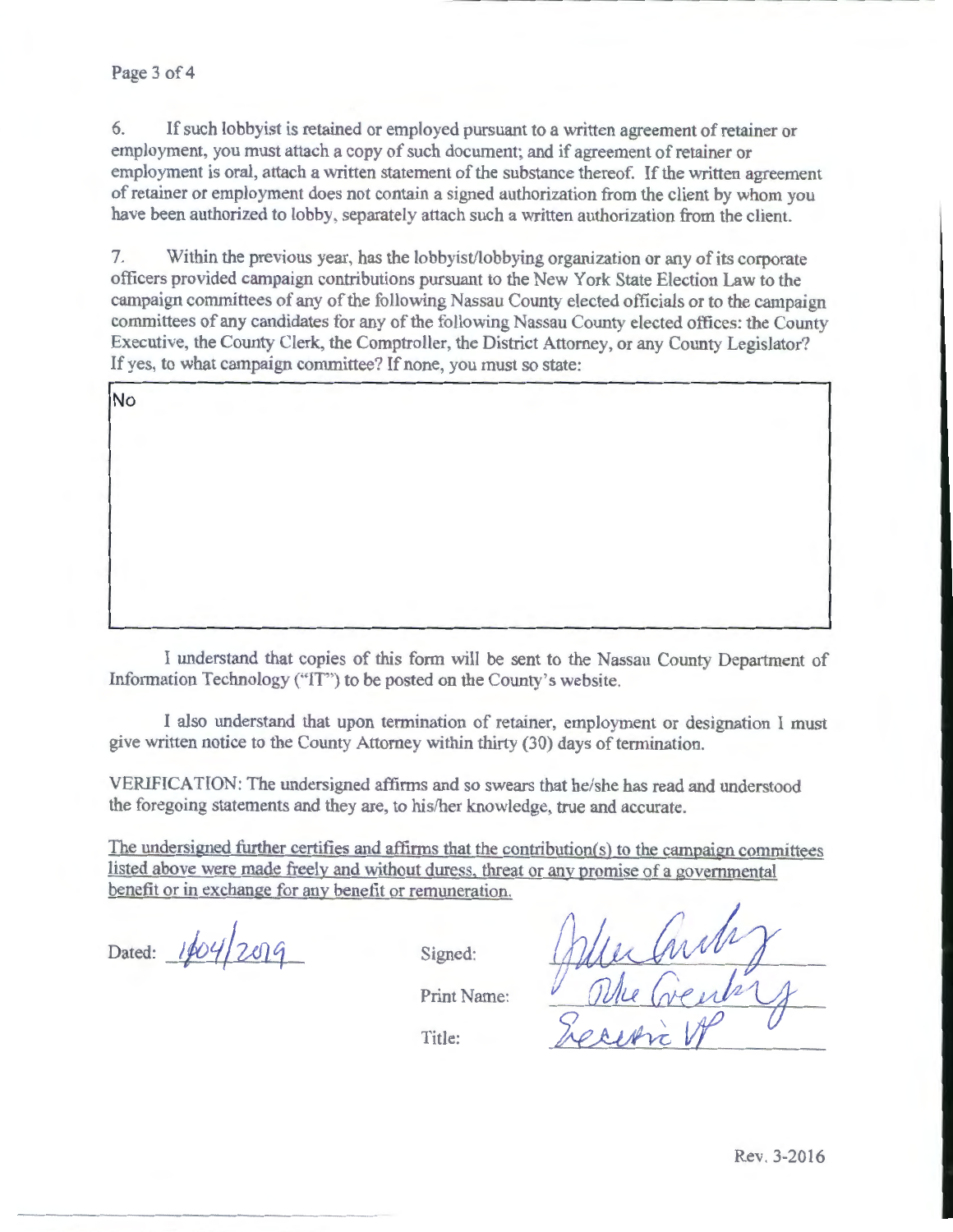



. ).

May 25, 2018

### Ann Menard

Executive Vice President, Chief Legal Officer and Secretary Valley Stream Green Acres LLC, Green Acres Adjacent LLC, Brooklyn Kings Plaza LLC, Queens Center SPE LLC, WMAP, L.L.C., and Fashion Outlets II LLC (collectively referred to herein as "Macerich") and Macerich Management Company 401 Wilshire Boulevard, 7th Floor Santa Monica, California 90401

Dear Ms. Menard:

This letter shall serve as the official one (1) year extension of Kasirer LLC's contract with Valley Stream Green Acres LLC, Green Acres Adjacent LLC, Brooklyn Kings Plaza LLC, Queens Center SPE LLC, WMAP, L.L.C., and Fashion Outlets II LLC (collectively referred to herein as "Macerich") and Macerich Management Company.

This agreement shall be effective as of July l, 2018 ending on June 30, 2019. The monthly fee will be as follows:

Brooklyn Kings Plaza LLC: \$2,000 Queens Center SPE LLC: \$2,000 WMAP, L.L.C.: \$2,000 Fashion Outlets II LLC: \$2,000 Valley Stream Green Acres LLC: \$3,500 Green Acres Adjacent LLC: \$3,500 'Macerich Management Company: \$1

All other terms and conditions stated in our original contract will continue to apply.